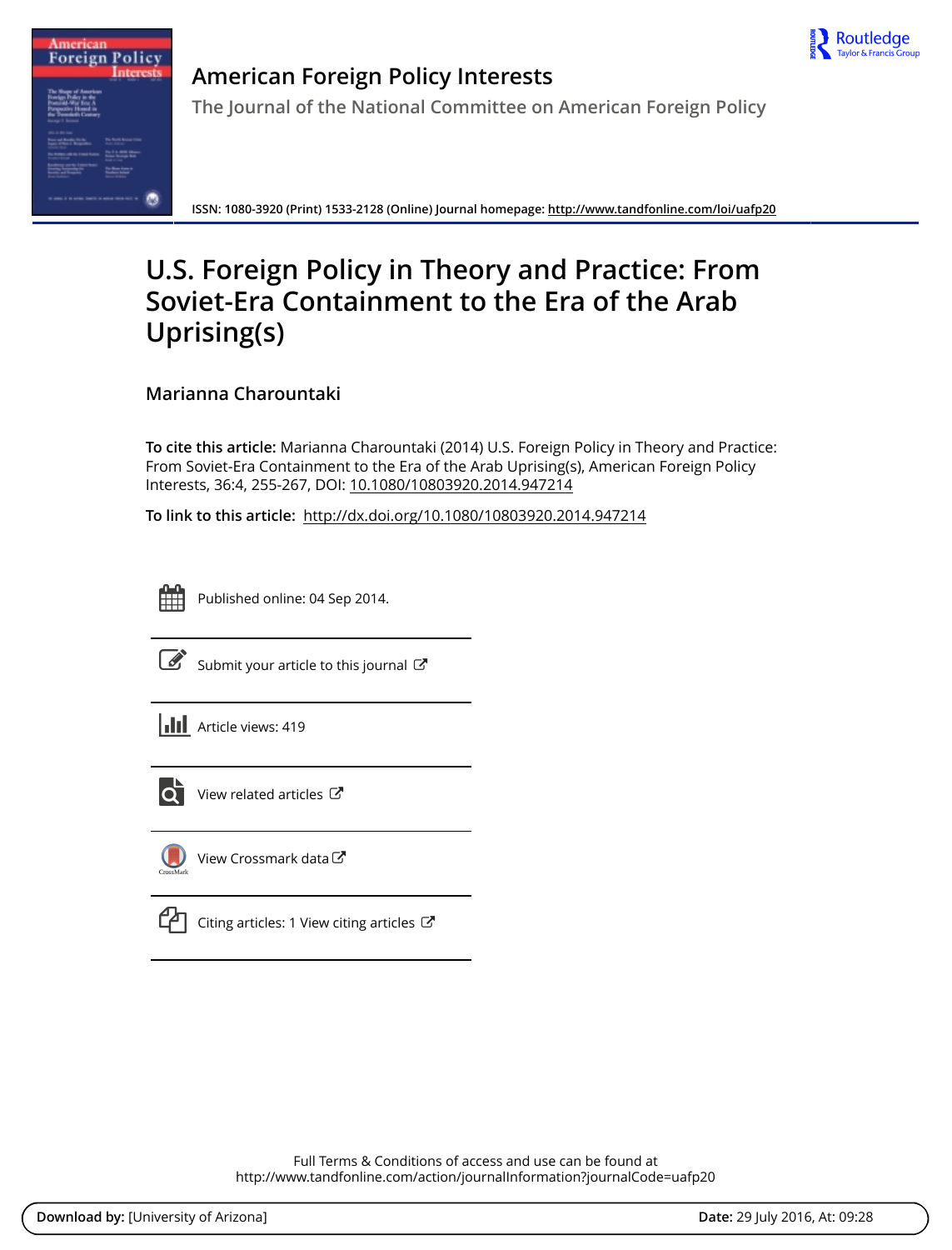

# U.S. Foreign Policy in Theory and Practice: From Soviet-Era Containment to the Era of the Arab Uprising(s)

#### Marianna Charountaki

**ABSTRACT** This article aims to pursue a brief but enlightening comparative study of U.S. discourse and practice of various U.S. presidential administrations toward the Middle East from World War II to the present day. The goal is to evaluate the current status of U.S. foreign policy on the occasion of the Arab uprisings and to disclose the centrality of the ''national interest'' in the formulation of U.S. foreign policy. The ''Arab Spring'' and the transformation of the Middle East as a region crucial to U.S. interests have presented a golden opportunity for U.S. policymakers to reassess strategies and reconsider both policies and tactics. The analysis argues that a gradual intensification characterizes both discourse and policies. I present arguments about the five phases U.S. policy has undergone and also discuss the ''Individual Realism'' and ''Opportunistic Humanitarianism''' that U.S. foreign policy has been founded on and shaped by. Barack Obama's presidency has not altered U.S. foreign policy discourse or practice much; even more significant, during his time in office, Obama does not seem to have left his own mark.

KEYWORDS Arab uprisings; foreign policy; Middle Eastern politics; national interest; U.S. administrations; U.S. discourse; War on Terror

The days when Churchill and Roosevelt could sit down over a bottle of brandy and settle the world's problems were long gone. Obama often found himself dealing with a host of emerging powers, configured in a variety of ways on a variety of issues. The Cold War doctrine may have been ... more disastrous than this New World Order but it was a lot simpler.<sup>1</sup>

### INTRODUCTION

The ''Arab Spring,'' initiated by societal revolts starting on December 17, 2010, in Tunisia, is a term used to designate ''regime change'' on the road to regional democratization. This has either taken the form of an absolute civilian uprising as was the case in Egypt, Tunisia, and Yemen or militarized uprisings as was eventually the case with Libya and Syria. Surprisingly, the dimensions of the first incident, which spread throughout the MENA

Dr. Marianna Charountaki is a Sessional Lecturer at Reading (UK) University. Her research interests range from international relations and foreign policy analysis to the international relations of the broader Middle East. She is the author of The Kurds and US Foreign Policy: International Relations in the Middle East since 1945 (Routledge, 2010) as well as a number of articles, including ''Turkish Foreign Policy and the Kurdistan Regional Government,'' Perceptions: Journal of International Affairs XVII, no. 4 (Winter 2012): 185–208.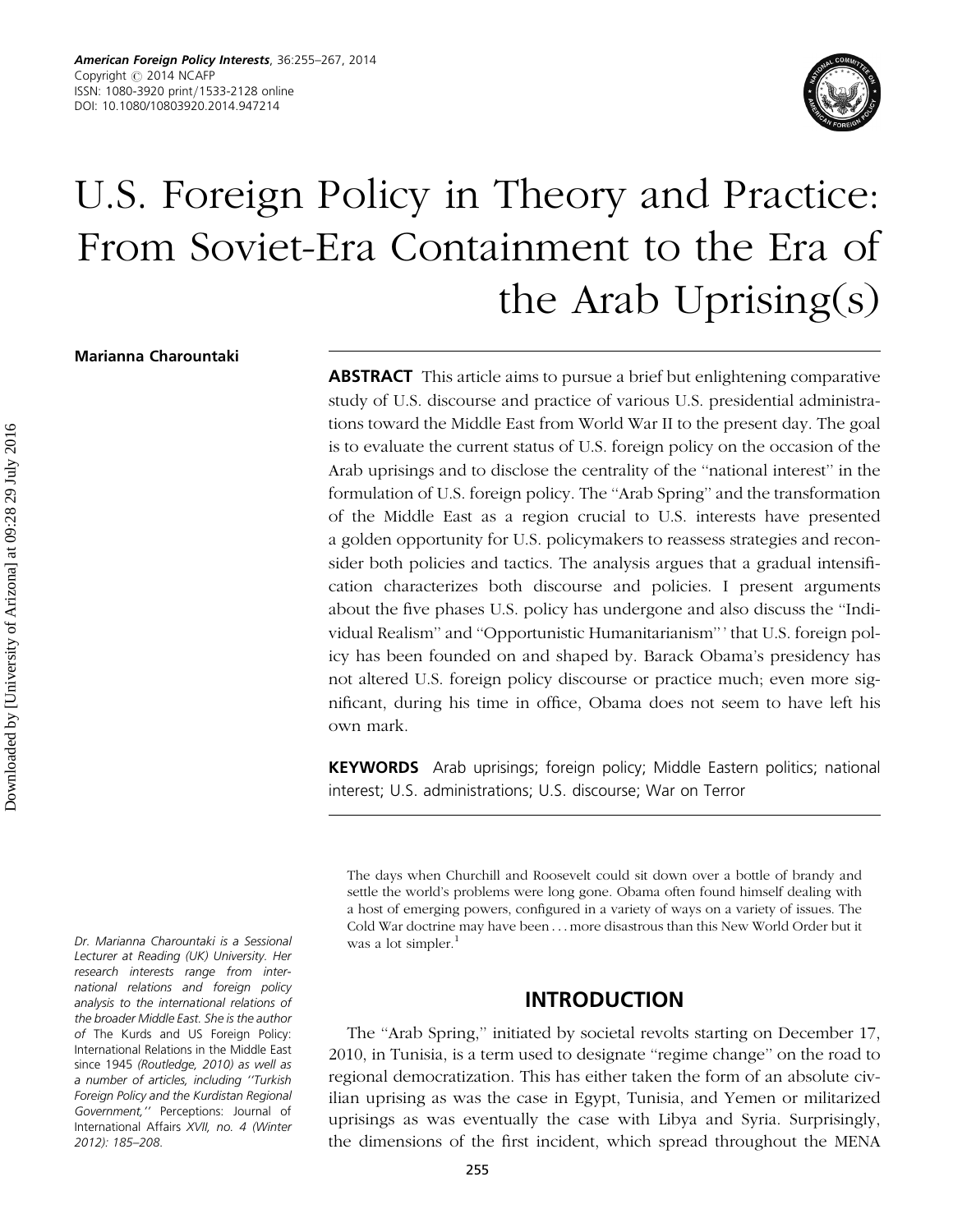(Middle East & North Africa) region, are striking. Whether fabricated or the result of the people's will to seek rights, justice, and freedom, the Arab uprisings are not a recent phenomenon, but date back to the Iraqi War (2003) and the U.S. policy of ''regime change'' dictating the toppling of Saddam Hussein's regime as a result of domestic turbulence incited by Saddam's absolute rule and a Kurdish revolt encouraged and supported by external forces. The new reality that makes the difference is not the lack of any regional or international interference, but rather the outbreak of a series of revolts in different regions simultaneously. Additionally, these revolts from Egypt and Libya to Syria represent different cases in which demands for a fair and just order, an end to authoritarianism, some plans to ameliorate poverty, and the guarantee of civil rights suffered from the insurgents' lack of a clear strategic vision especially with the fragmentation between Islamic and fundamentalist groups and the more nationalistically oriented segments of each society. Remarkably, the Arab uprisings fit within the context of the U.S. discourse on the "support for democracy"<sup>2</sup> and "respect for human rights"<sup>3</sup> as was set out in President George W. Bush's Plan for the Greater Middle East Initiative (GMEI, November 2003), which posited a transformation of the Arab and Muslim world that was in need of change—in order to promote U.S. interests in the region.

This research builds on my previous extensive study of U.S. foreign policy in general and of the Middle East in particular.<sup>4</sup> The literature on U.S. foreign policy is extensive, but extensive scholarly work and analysis of the Arab uprisings are scant especially in their interplay with the U.S. foreign policy discourse and practice. This is an emergent phenomenon and still in progress.<sup>5</sup> Most of the writings so far stem from media outlets as scholarly accounts are confined either to the happenings in each country of interest or future prospects that favor specific regions or actors.<sup>6</sup>

This analysis aims to reflect on U.S. foreign policy practice and the theory that informs its discourse since World War II through a comparative study of the U.S. presidencies that have shaped each period. The scope of this study encompasses questioning the continuity or change in U.S. foreign policy discourse and practice since the Truman administration during the cold war up to the post–cold war era

and attempts to ascertain the consistency between the U.S. foreign policy practice and its discourse prior to and after the  $9/11$  attacks up to the outbreak of the 2010 events in the Middle East. Looking at U.S. foreign policy discourse, the analysis singles out the role of U.S. ''national interest,'' which appears entangled with U.S. strategy. An analysis of how these different phases of U.S. presidencies have affected U.S. interests and how U.S. priorities affect the current situation in the Middle East vis-à-vis the Arab uprisings will be offered. Finally, bear in mind that the Arab uprisings have, to date, occurred under a single administration and therefore occupy less analytical space—yet their significance seems already to be shaping the future of the Middle East's landscape.

Given the limited literature available and because of the contemporary nature of the subject matter, my evidence is drawn from reports and U.S. official documents and statements, including presidential remarks in major speeches, as well as books written by U.S. policymakers—members of the current administration.

### THE COLD WAR PERIOD: THE SUPREMACY OF THE ''NATIONAL INTEREST''

From the Democrat Harry S. Truman's Doctrine (1945–1953) to the Democrat Barack Obama's foreign policy orientation, little seems to have altered the scope of U.S. foreign policy discourse and practice. What has changed, though, is the gradual intensity that characterizes U.S. foreign policy practice. President Truman shifted the United States from a policy of *détente* to the containment of the Soviet communism as outlined in the ''X'' article of George Kennan's Long Telegram (February 1946)—further institutionalized through the Middle East Defense Organization and Middle East Command, as well as later in the Baghdad Pact in 1955—and the National Security Council Report 68 (NSC-68, 30/09/1950).

Similarly, President Dwight D. Eisenhower (R.– 1953–1961) would intensify U.S. involvement in world affairs and in the Middle East in particular by encouraging the overthrow of Middle Eastern regimes via covert operations carried out by U.S. intelligence services. The 1953 coup d'état in Iran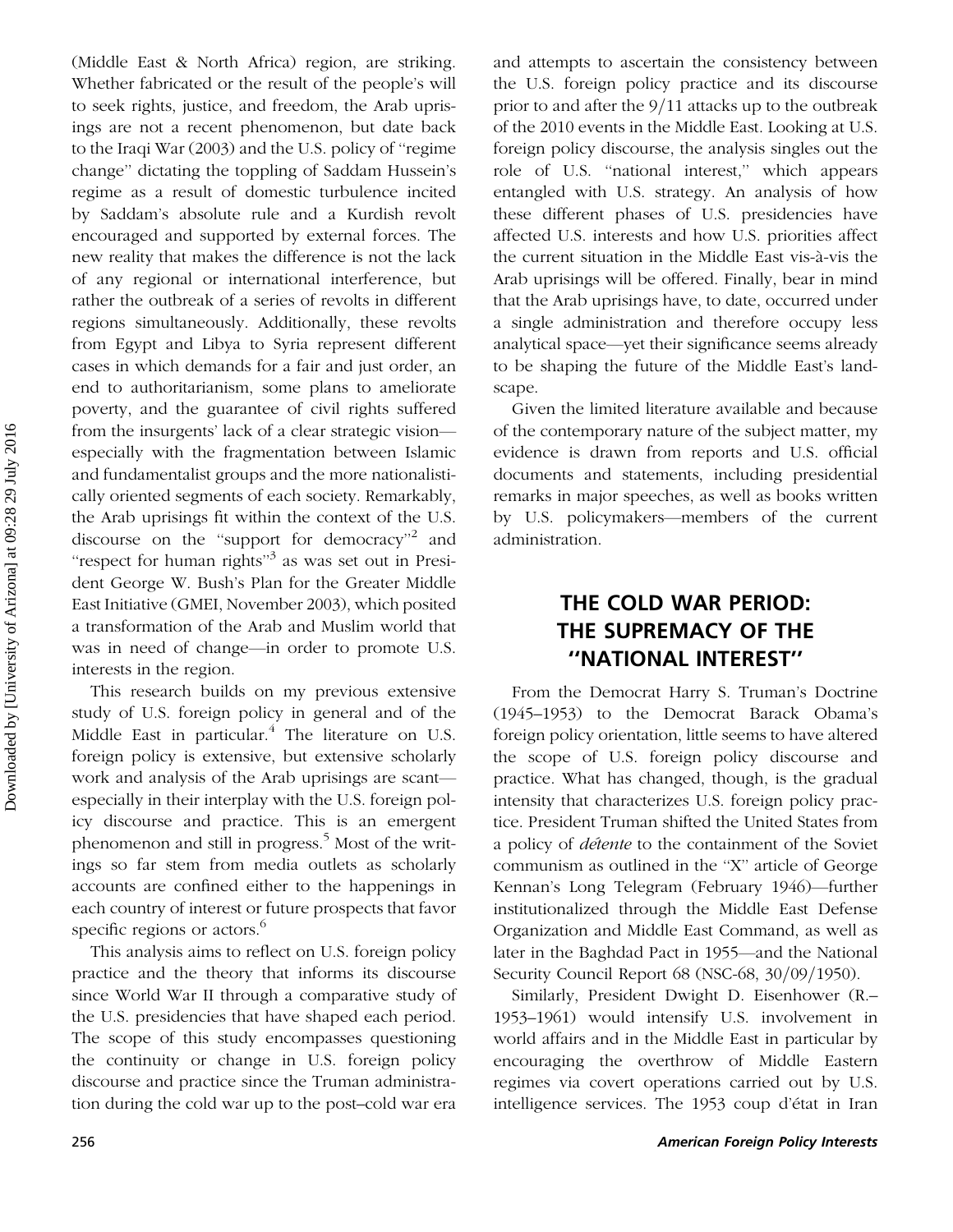is a case in point. President Lyndon B. Johnson (D.– 1963–1969) also intensified U.S. overseas involvement with his escalation during the Vietnam War. Johnson seems to have suffered the same fate as President George W. Bush (R.–2001–2009) whose reputation was damaged badly by his 2003 decision to begin an enduring and costly war against Iraq.

Eisenhower also initiated a nuclear deterrence policy to end the Korean War. Similar to the Truman Doctrine, Eisenhower's Doctrine, articulated in January 1957, also advanced the same U.S. foreign policy imperatives of promoting U.S. liberal and democratic values worldwide and containment of the Soviet Union.7 President John F. Kennedy (D.–1961–1963) continued Eisenhower's containment policy, expanding it to Latin America and elsewhere. The 1961 invasion of Cuba at the Bay of Pigs is illustrative of this approach; Kennedy also tried to implement a nonproliferation policy during his short time in office.

Clearly, then, U.S. foreign policy discourse and practice as pursued by the different presidents during the twentieth and into the twenty-first centuries trod the same path, with very minor variations. They were all preoccupied with international stability under U.S. leadership; preservation of the status quo, and maintaining the balance of power, especially in the oil-rich Gulf region; strong confrontation of revisionist powers such as the Soviets and the ideology of communism; protection of the flow of petroleum to the West; and expansion of world trade. Other concerns included emphasizing the importance of democracy, armaments control, and recognition and support of the state of Israel. Alliances with other nation-states as counterbalances were crucial to U.S. foreign policy strategy. According to Truman, ''one of the primary objectives of the foreign policy of the U.S. is the creation of conditions in which we and other nations will be able to work out a life free from coercion ... to help free people through their own efforts to maintain their free institutions and national integrity against aggressive movements that seek to impose totalitarian regimes on them."<sup>8</sup> As "preeminent among nations,'' the United States would work for the ''limitation and control of all armaments'' and ''the expansion of world trade on a sound and fair basis.''9 Eisenhower, likewise, declared that ''the U.S. was called to take the status of a world power - ... as our destiny,"<sup>10</sup> while President Johnson stated

on May 23, 1967, that ''the U.S. was committed to supporting the political independence and territorial integrity of all nations of the [Middle Eastern] area."<sup>11</sup>

Based on the Wilsonian concept—the ''belief that the U.S. is exercising power legitimately only when it is doing so on behalf of someone or something  $else''<sup>12</sup>$ -coupled with realpolitik, the policies of President Richard Nixon (R.–1969–1974) are identified by the same commitment to ''support growth in Africa, Asia and Latin America, freeing the world, transforming the Soviet system and strengthening democracies through cooperation."<sup>13</sup> This statement demonstrates that U.S. foreign policy was pivoting toward Asia and regions other than the Middle East long before the present decade. Every single corner of this planet has been the focus of U.S. foreign policy and this interest is articulated in the analysis contained in U.S. National Security Strategy reports done during the administration of Barack Obama. Obama's opening to China can clearly be traced back to Nixon's first visit to the People's Republic of China in 1972. Nixon's policy of *détente* in his relations with the Soviet Union and China—sealed with SALT I and leading to the Anti-Ballistic Missile Treaty—demonstrates the employment of the ''soft power'' policy that Obama seeks to pursue today. Commitment to the Israeli– Palestinian peace process and Israel's security;  $14$ the understanding that the United States could not act alone if it claimed global leadership<sup>15</sup> (which resulted in the rapprochement with both China and the Soviet Union as well as Nixon's achievement in ending U.S. involvement in the Vietnam War [1973] as Obama did with the War in Iraq [December 2011]), and, finally, Nixon's ''Twin Pillars'' doctrine (1972) all imply continuing commitment to the U.S. objectives of maintaining an unaltered U.S. foreign policy strategy as it was during Nixon's presidency and the tenure of Henry Kissinger as secretary of state.<sup>16</sup>

Nixon's presidency was a second turning point for U.S. foreign policy following World War II. U.S. foreign policy shifted dramatically from a prolonged political distancing from world affairs toward indirect political involvement. Not only was U.S. foreign policy practice escalated under Nixon's proxy policies, but U.S. interest in non-state actors, either religious or ethnic, is also probably rooted in this period.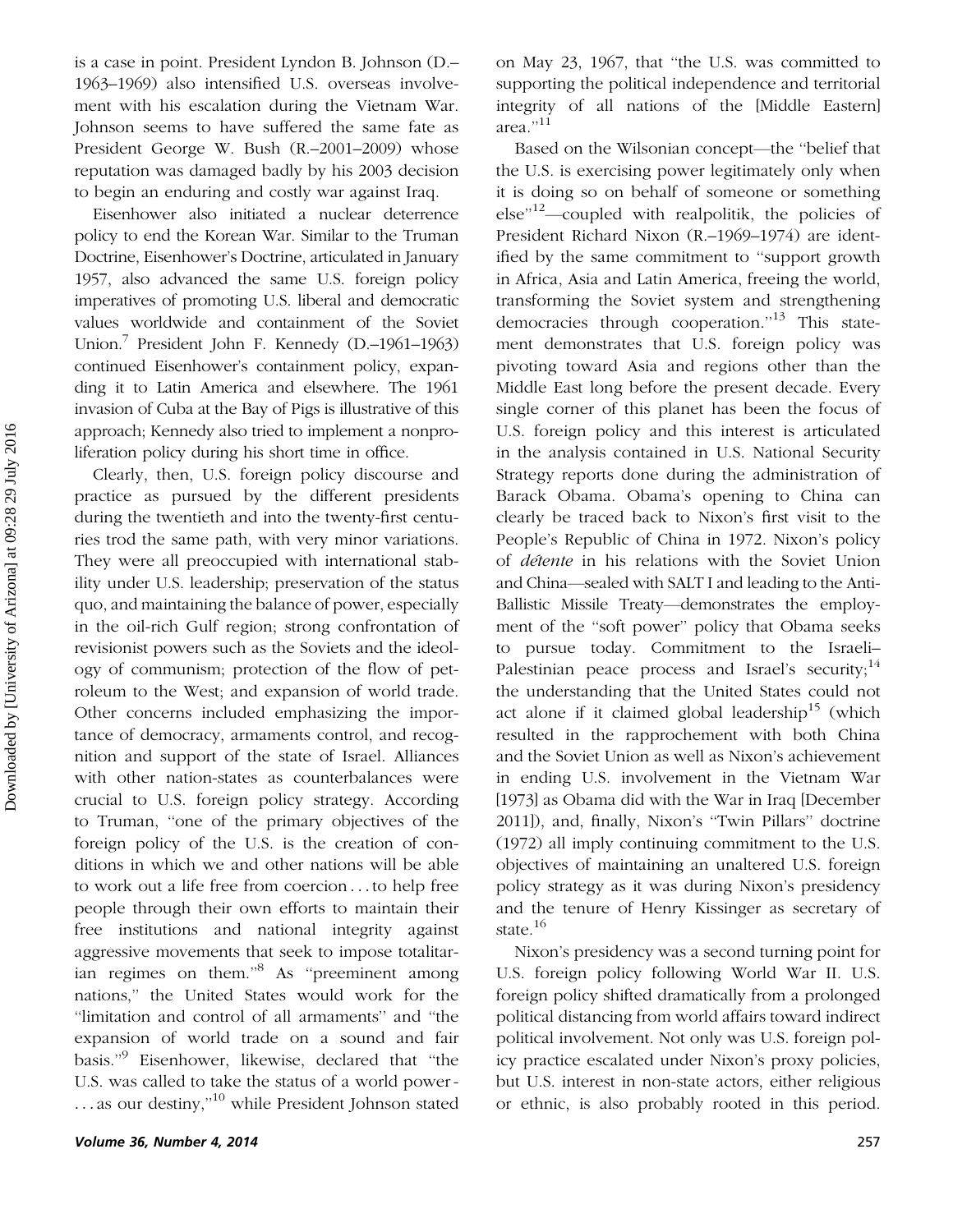Not until the 1960s and 1970s, following various acts by religious and nationalist movements on an international level, did U.S. foreign policy begin to engage with issues involving non-state entities. The reorientation of U.S. foreign policy toward specific state and non-state players in an effort to preserve the international and regional status quo was achieved through Nixon's security strategy.

Following the foreign policy practices of his predecessors, Nixon's commitment to the U.S. national interest was communicated within the same framework of U.S. discourse of ''practicing a balance of power, combining idealism ... that is... American values of consistency, conviction and public support ... and pragmatism'' since ''in the formation of foreign policy, both 'security and morality' should be combined.''17 Nixon's rational policy, based more on the balance of power against the use of force vis-a`-vis his policies of the reduction in the arms arsenals of both United States and the U.S.S.R. and the use of regional powers as bases to facilitate U.S. objectives in the wider region, reminds one of President Bill Clinton's or President Barack Obama's favoring of ''low politics'' policies; both, however, ultimately succumbed to assertive policies. The policy of counterterrorism was not developed under the most recent U.S. presidents, but emerged in response to a need to institutionalize the combat against terrorism, especially after incidents such as the 1972 hijacking of a U.S. aircraft to Algeria. In this context, the creation of the Cabinet Committee to Combat Terrorism and the Working Group on Terrorism (1972), under the auspices of the State Department, was aimed at confronting religious radicalism and terrorist acts.18

The Watergate scandal (1974) brought the Republican Gerald Ford to the presidency (1974– 1977); he was succeeded by the Democrat Jimmy Carter (1977–1981). This period had the same U.S. foreign policy discourse and practice of promoting democratization and human rights and counterinsurgency policies—similar to President Obama's foreign policy. Thus, the policy of non-proliferation, the reduction in military expenditure as was delineated in SALT II, the multilateralism of the Camp David Accords (1978), and the establishment of The Carter Center (1982), go hand in hand with the arming of the mujahideen in Afghanistan—covertly begun by Present Carter and continued openly by President Ronald Reagan. Other forays include aid to the Contras in Nicaragua as well as the armament of the anticommunists in Ethiopia and Angola and the establishment of strategic bases worldwide, and the creation of the Rapid Deployment Force in the Gulf. All these demonstrate a similarity among the tactical strategies of all these presidents.

The rise of Ruhollah Khomeini's Shiism (another expansionist ideology) in Iran (1979), the Soviet invasion of Afghanistan in December of the same year, and the Iran hostage crisis (1979–1981) intensified the militarization of U.S. foreign policy, which reached its peak during Gulf War I (1990–1991). The United States continued to pursue the same policies of containing both Soviet communism and radical religious ideologies—along with supporting the sovereignty of Israel.

During Reagan's presidency (1981–1989), the same speeches extolling America as ''the greatest force for peace anywhere favoring the spread of democracy throughout the world and recognizably consistent with the national interests of the U.S.,''19 were to be heard. Reagan used the same rhetoric of democracy and human rights based on realistic U.S. objectives.

Indicative of the continuation of U.S. foreign policy practice is the White House's traditional two-track policy toward Libya and Iran. That is, ''the administration's elimination of one Middle East source of terrorism while it was trading arms with another."<sup>20</sup> Both the Carter and the Obama administrations launched a two-track strategy of pressure and incentives to negotiate with Iran. $21$  In addition, Obama's Libyan policy does not seem to differ much from the Reagan administration's policy of trying to eliminate Qaddafi—in place since the 1986 bombing of Libya and justified by U.S. accusations that Qaddafi supported terrorist groups that had struck against American diplomats. President Reagan is said to have gone so far as to describe Qaddafi as the ''mad dog of the Middle East'' and a ''cancer to be cut out.'' According to Reagan, Americans ''seek peaceful avenues before resorting to the use of force ... [but] none succeeded''—an assertion central to the U.S. rhetoric before the declaration of the second Iraqi War (2003).<sup>22</sup> In 1986, George Shultz would state that ''the United States had a legal right to use military force against states that support terrorism'' in the same vein as George W. Bush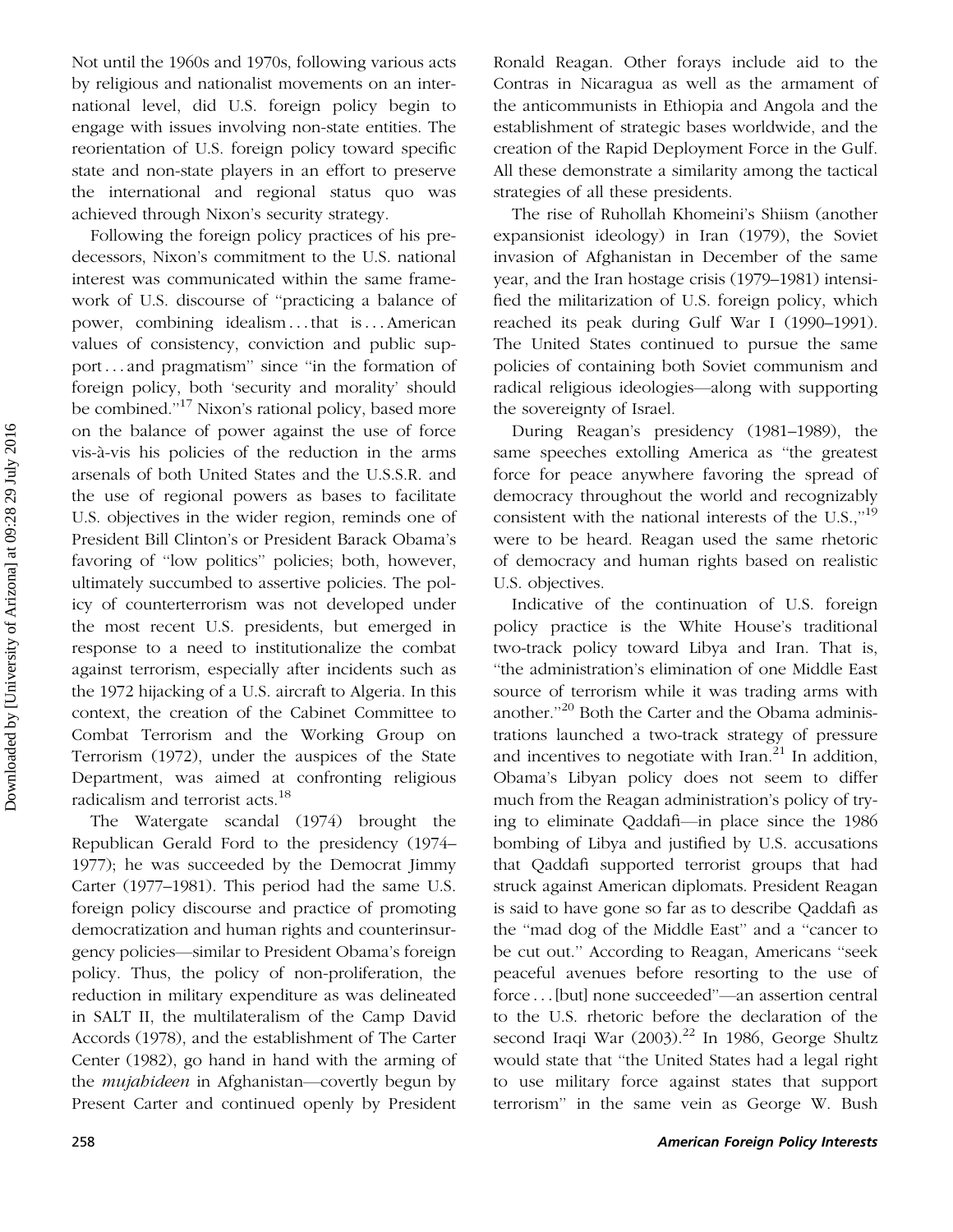after the  $9/11$  attacks and Obama.<sup>23</sup> However, the repetition of this wording is not surprising given that Reagan's vice president was George H. W. Bush (president, 1989–1993). The attack on Libya was said to have been linked to the U.S. determination for ''a chance to begin a new phase in the American counterterrorism struggle—the direct use of military force." $^{24}$ 

Similarities between the discourses of both presidencies, those of Reagan and of Obama, can be also discerned in the former's National Security Strategy objectives (January 1988): to ''restore America's economic strength,'' to ''restore America's military strength,'' to ''restore the nation's international prestige as a world leader,'' and, finally, to "restore pride among all Americans."<sup>25</sup> This kind of "reset policy" was what Obama tried to pursue directly once he succeeded George W. Bush. What makes the difference is Obama's extensive use of the international community for the implementation of his strategy.

Indeed, Reagan admitted that ''the fundamentals of the U.S. strategy change little from year to year [as] our interests and objectives are derived from enduring values." $26$  In this sense, he pursued the ''elimination of intermediate-range nuclear forces and cut U.S. and Soviet strategic offensive arms by 50 percent,'' which can be viewed within the same context as Obama's ''reset'' toward Russia and his non-proliferation policies. Bush, as did all his predecessors, also supported the position that ''approaching the 21st century, the fundamental values that have guided the U.S. for over two centuries have not changed. Our basic national interests and objectives and the requirement for American leadership are still the same. But our strategy has changed to position us better to lead in a world which has changed as well."<sup>27</sup>

The post–cold war era, marked by an explicit U.S. political interventionism with the direct use of force, ushered in a third change for U.S. foreign policy practice. The collapse of the Soviet Union and the emergence of a unipolar international system, coinciding with the rise of a series of ethnic and radical politico-religious–oriented non-state actors, were taken seriously into consideration even by national foreign policymakers. Foreign policymaking was thus no longer entirely monopolized by state entities since newly emergent state and non-state entities

arose, which also shifted the attention of international relations away from its exclusive dominance by interstate relations.<sup>28</sup>

### THE POST–COLD WAR ERA: DEMOCRACY VERSUS WAR

The beginning of George H. W. Bush's presidency (1989–1993) was characterized by the same U.S. rhetoric about U.S. responsibility ''to make kinder the face of the nation and gentler the face of the world.'' The Republican president would state in his inaugural address that ''America is never wholly herself unless she is engaged in high moral principle.'' It seems, then, that U.S. foreign policy continues to reside in a realist agenda for the pursuit of its interests founded on moral principles. The difference with Bush, though, was that he launched a ''new engagement ... a new activism ... that gets the job done."<sup>29</sup> In this context, national defense strategy fundamentals comprised deterrence and defense, a turn toward which Obama has also recently made, as well as forward presence, crisis response, and, again, reconstitution. Deterring nuclear attacks as the U.S. foreign policy's top priority can be traced throughout this period  $(1989-1993).$ <sup>30</sup>

Bush's National Security Directive 26 (NSD, October 2, 1989) as well as NSD45 (August 20, 1990) merely repeated the American traditional security interests. $31$  The importance of the Middle East, the containment of states holding nuclear weapons and supportive of terrorism as well as the use of direct force were central to his strategy. National Security Directive 54 (January 15, 1991) confirmed that the United States would use military force against any power with interests inimical to vital U.S. security interests, including access to Persian Gulf oil or the security of key friendly states in the region in the same way the Carter Doctrine (January 23, 1980)<sup>32</sup> had a decade earlier.<sup>33</sup>

# The "Indispensable Nation"<sup>34</sup>

The arrival of Bill Clinton in the Oval Office (1993*–* 2001) ushered in the fourth major change in U.S. foreign policy. Even though George Shultz, secretary of state at the time, had stated in the 1980s that the United States had a legal right to use military force against states that supported terrorism, Clinton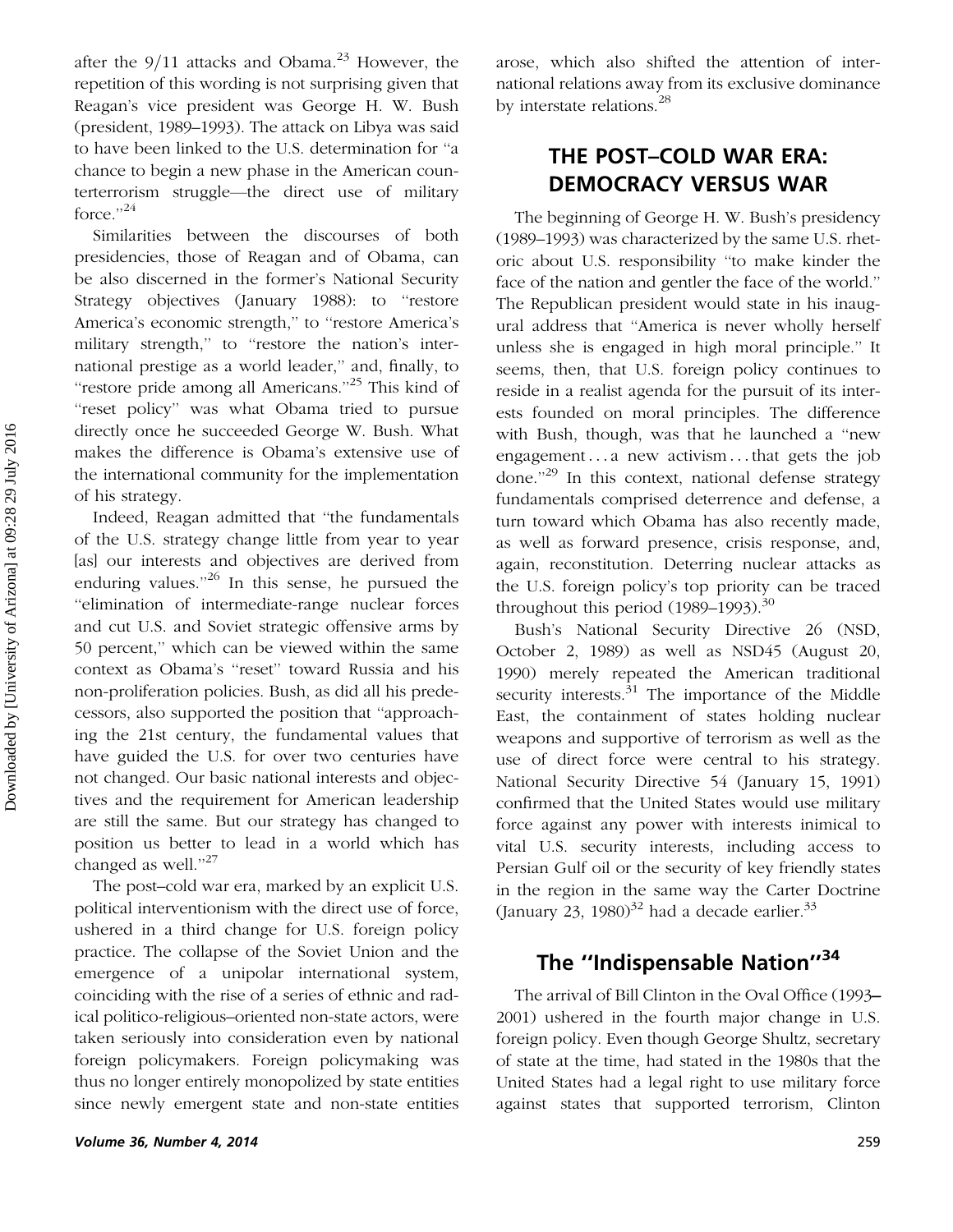expanded the concept of containment of global terrorism against both state, such as a nuclear Iran, and non-state actors, associating them with terrorist groups. According to Clinton, ''U.S. strategy is founded on continued U.S. principled engagement and leadership abroad."<sup>35</sup> Obama also incorporated the same ideas in his foreign policy discourse, but his policies were more targeted—in contrast to Clinton's limitless "engagement and enlargement."<sup>36</sup> Hitherto, Clinton's ''spread of democracy, human rights and respect for the rule of law not only reflect American values, but advance the [U.S.] security and prosperity as core objectives of the U.S. strategy [since] U.S. international leadership [lies in] the power of [these] democratic ideals and values'' is found unaltered.<sup>37</sup>

Even though Clinton's foreign policy agenda appeared more pacifistic, focused on the balance of power and the spread of democratic values and economic development, his administration's long-term practical objectives remained the dual containment of Iraq and Iran. Martin Indyk, assistant secretary of state for Near East affairs in the Clinton administration, considered Iran's containment the sine qua non, given U.S. perceptions of Iran's willingness to acquire (and use) nuclear and conventional weapons, to undermine the Arab–Israeli peace process, and to promote worldwide terrorism. U.S. foreign policy discourse was thus radicalized further, with Clinton stating that ''when our vital interests are challenged, or the will and conscience of the international community is defied, we will act—with peaceful diplomacy whenever possible, with force when necessary."<sup>38</sup> It is striking how the two Democrats' policies resemble each other, considering that President Obama also started with a pacific discourse in Cairo (2009) until the Libyan war (2011) and the extensive use of drones. Indeed, in his 2010 National Security Strategy, Obama also argued in favor of ''diplomacy but if necessary the use of force'' as tools for the achievement of his strategic goals.<sup>39</sup>

Clinton signed the Iraq Liberation Act in 1998; it was the platform for George W. Bush's doctrine (September 9, 2002) of preemption against state and non-state actors in the context of the U.S. War on Terror. It gave different dimensions to the U.S. policies of multilateralism, the promotion of democracy through regime change, and the intensification of militarization through an all-out use of force—the fifth and last

change in U.S. foreign policy practice. This does not mean, though, that Bush was not also committed to the same discourse as his predecessors, that is, ''America's vital interests and our deepest beliefs are one."<sup>40</sup> Events such as the  $9/11$  attacks expanded foreign policy analysis, marking and shaping U.S. foreign policy discourse and practice for years.

The post–cold war era advanced the study of foreign policy, disregarded until the 1950s, while the rise of a series of ethnic and politico-religious radically oriented groups and the influential role of non-state actors in foreign policymaking changed the concept of foreign policy. As has already been explored, the U.S. policy of counterterrorism is not a new phenomenon that rose after the events of  $9/11$  but had already emerged during the 1970s. Starting with the Cabinet Committee to Combat Terrorism and the Working Group on Terror under the auspices of the U.S. State Department in 1972, the gradual militarization of the U.S. discourse and policies following Nixon was confirmed with Carter's arming of the mujahideen in Afghanistan and the Iran Gate (1986) scandal during the Reagan administration. Thus, the very U.S. policy of direct use of force during the 1980s and 1990s can be said to have contributed to the  $9/11$  attacks. The main component of Osama bin Laden's rhetoric—U.S. occupation troops on the ground of the holy lands of Muhammad—had not been an accidental choice. The post–cold war period saw the institutionalization of the direct use of force under George H. W. Bush's NSD26, and NSD45 directives, under the presidency of Bill Clinton, as well as under George W. Bush's doctrine of ''preemption'' against state and non-state actors in the context of the U.S. War on Terror.

The cold war had the Carter Doctrine, which dictated the use of direct military force against any power with interests inimical to vital U.S. security concerns; the following two presidents, George H. W. Bush and Bill Clinton, continued such practice. During their presidencies, the Middle East rose in importance, while, the containment of both state and non-state possessors of nuclear weapons and supporters of terrorism was prioritized, and the use of direct force legitimized—these defined the frame in which U.S. foreign policy and discourse was developed after the cold war—and then came the seismic impact of  $9/11$ .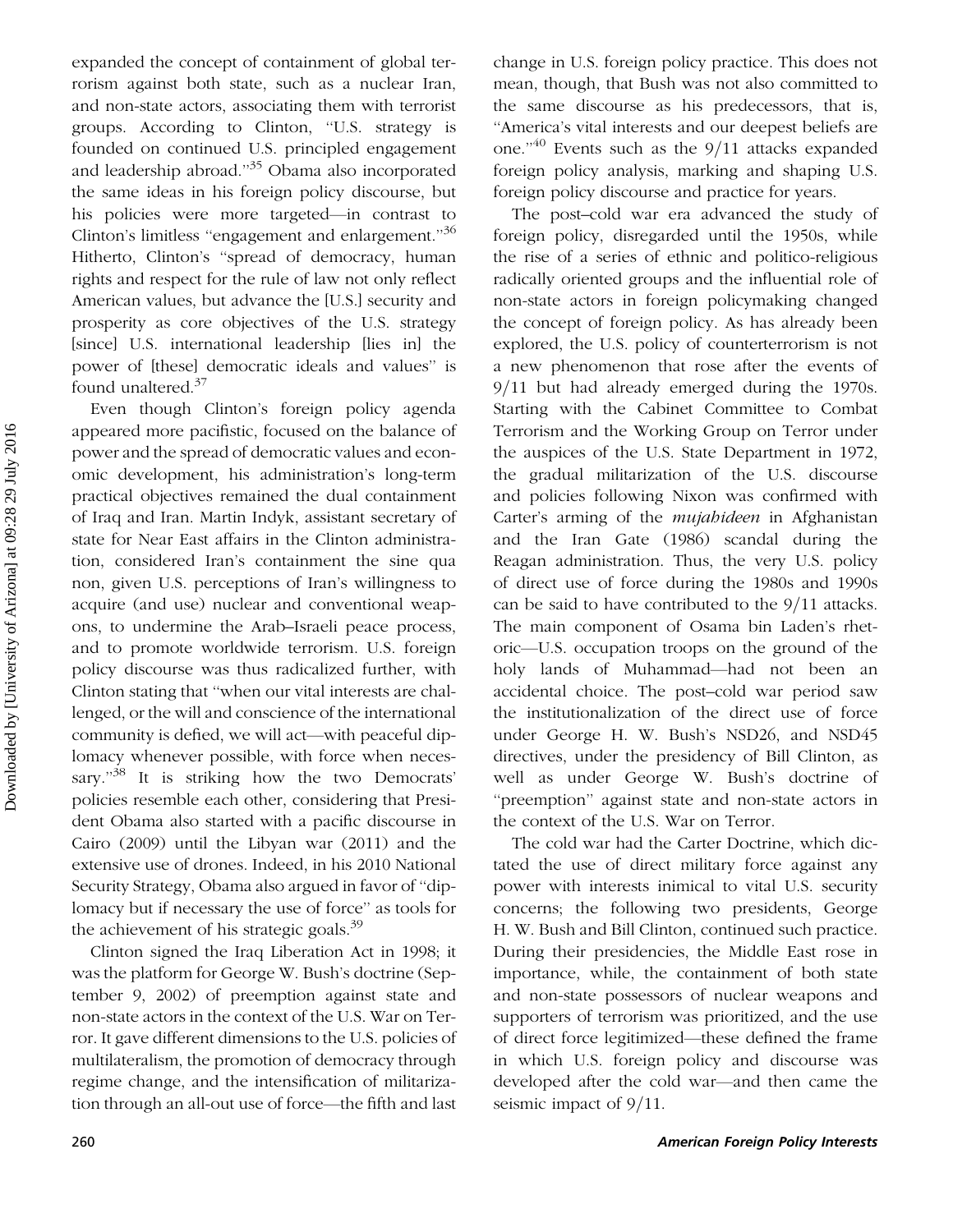### The 9/11 Attacks and the New World Order

The terrorist attacks on the World Trade Center in New York City and the Pentagon in Washington, D.C., on September 11, 2001, shaped U.S. foreign policy practice during the Bush and Obama administrations. However Bush had sought ''to create a balance of power" initially, $^{41}$  he failed to do so; no matter how willing Obama was to deviate greatly from his predecessor's policies, his policies to date have demonstrated the linear nature of U.S. foreign policy—which remains unchanged. This rectilinear movement (with the occasional circling back) has identified U.S. foreign policy practice and discourse since World War II, albeit slight divergences were seen in Obama's decision to undertake a military operation in Libya (March 29, 2011), in the use of drones, and in the capture and death of Osama bin Laden—as well as in his inability to close the Guantanamo Bay detention camp after objections from Congress.42 Ultimately, both administrations were consumed by the same squandering of resources in two wars, Iraq and Afghanistan, as well as the overthrow and hanging of Saddam Hussein and the killing of Osama bin Laden. Despite the different rhetoric (as will be explored later), the same policies have been continued—thus, we can argue about changes in tactics but not in foreign policy strategy overall.

Likewise, Obama's shift to Asia does not signal a new strategy—President Clinton's Integrated Strategy—a New Pacific Community was established in the 1990s—apart from his policy in Southwest Asia that was focused on deterring threats to regional stability from Iraq and Iran. $43$  Similarly, China-as the largest source of U.S. imports—was placed at the center of George W. Bush's strategy to promote a stable, peaceful, and prosperous Asia-Pacific region. According to Condoleezza Rice when she served as secretary of state, ''the last eight years have also challenged us to deal with rising Chinese influence; [therefore] it is incumbent on the U.S. to find areas of cooperation and strategic agreement with Russia and China."<sup>44</sup> Bush's aim to "refocus [the U.S. relationship with Russia] on emerging and potential common interests and challenges'' is illuminating.<sup>45</sup>

The War on Terror as a continuation of the U.S. enmity to radicalism in its religious forms is an extension of the U.S. antipathy toward Soviet communism and, formerly, to Arab nationalism. As bad as the U.S.S.R. had been were now Iran and Iraq during George W. Bush's presidency with the addition of North Korea as members of an ''axis of evil'' threatening international stability. The U.S. Manichean rhetoric of the ''good'' American against ''rogue'' actors molded the New World Order, which was primarily constructed on an all-out use of force in the name of humanitarian interventionism.

Following in the steps of Truman who got the United States involved and fought a war in Korea without prior congressional approval (August 1950), George W. Bush overrode the UN Security Council and declared war against Saddam's Iraq on March 20, 2003. The containment of global terrorism and the destruction of weapons of mass destruction (WMD)—which the previous administration had already pointed to as a major threat to U.S. security—were not new policies but an intensification of George H. W. Bush's (father to George W. Bush) practices. The War on Terror, which Obama shrunk to target only ''al-Qaeda, the Taliban, and their associated forces'' has monopolized the U.S. foreign policy agenda in the twenty-first century.<sup>46</sup>

## The Arab Uprisings and Barack Obama's Foreign Policy: Shifting from an Old to a New Paradigm?

For 60 years, the United States pursued stability at the expense of democracy in the Middle East—and we achieved neither. Now, we are taking a different course. We are supporting the democratic aspirations of all people.<sup>47</sup>

As much as Obama started his campaign as an antiwar candidate, the president's taking office coincided with a war in Iraq, a sweeping financial crisis (2008), and a war against Al Qaeda and its affiliated networks as a result of the previous administration's response to  $9/11<sup>48</sup>$  These global events that framed the years to come not only made difficult the rebalancing of foreign policy along with domestic politics, but also did not allow Obama's foreign policy outlook to diverge much from that of his predecessor.

What has probably changed is the scale and intensity of the pursuit of the U.S. core ''national interest.''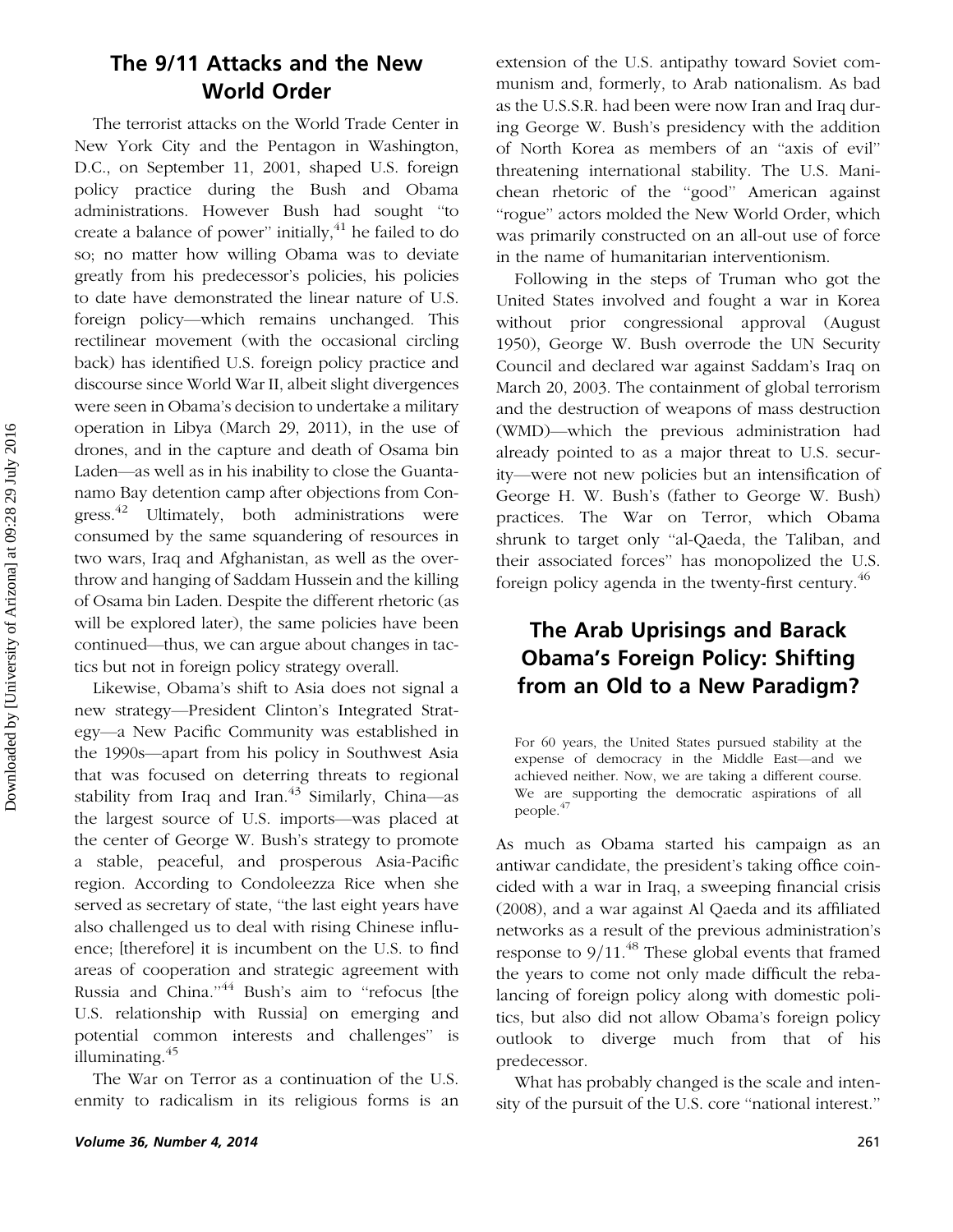Even though Obama has succeeded in ending U.S. involvement in the war in Iraq, he has increased U.S. forces in Afghanistan. Even though he signed a New Start arms control treaty with Russia (2009), he still continued a zealous strategy of counterterrorism (shifting from counterinsurgency as practiced in Iraq) and the extensive use of drones. Even though Obama called for a new beginning between the Muslims and the United States (Cairo speech, June 4, 2009), he intervened in Libya, sanctioned Iran (2011), and opposed the Palestinian Authority's bid for statehood through the National Security Council (NSC, September 2011). While Obama succeeded in having Al Qaeda's founder killed, acts of terror still occur on American soil—the most recent being the bombing of the Boston Marathon (April 15, 2013). The president has stated that ''the unrest in the Arab world has allowed extremists to gain a foothold in countries like Libya and Syria,'' but decades earlier the Reagan administration was preoccupied with Libya and U.S. fears about Libya's associations with extremist forces like Hezbollah and in Syria and Iran. $49$ 

The Arab uprisings in Tunisia, Egypt, Yemen, Libya, and Syria constitute another surprising event that once more altered the Middle Eastern political climate. Regardless of the Obama administration's discourse on America's pivot to Asia, Obama's Presidential Study Directive 11 ''Political Reform in the Middle East and North Africa'' (August 12, 2010) indicates the importance of the region for U.S. foreign policy.50 Likewise, Obama's focus in his UN speech (September 25, 2012) on the containment of a nuclear-armed Iran, the importance of Israel's and the Gulf's security in tandem with the stability of the global economy reveal the perpetuation of the same U.S. foreign policy goals in the region.

Following George W. Bush's Greater Middle East Initiative (November 2003) aimed at regional democratization,<sup>51</sup> Obama issued the Presidential Study Directive 11 (PSD-11) in 2010 ordering officials ''to study ways of promoting change in the Middle Eastern countries [since] the Obamians saw the events... as the beginning of transformational changes... and a new era [where] authoritarian leaders like Ben Ali and Hosni Mubarak were no longer forces for regional stability. Their regimes were shaky [therefore] the U.S. could serve its own long-term interests by identifying itself with the forces for change (that is the Muslim Brotherhood)."<sup>52</sup> After Tunisia, Obama argued ''this old paradigm was broken."<sup>53</sup> For the first time, Obama intervened to put pressure on Egyptian president Mubarak's regime to resign, claiming that a policy serving both ''idealism through the pursuit of democratic change and realism would win popular support in a country of strategic importance."<sup>54</sup> "Obama went before TV cameras to announce that he had told Mubarak that an orderly transition to a representative government 'must begin now' ... when reporters asked Robert Gibbs—the White House press secretary—what the president meant by 'now' ... he replied, 'now means yesterday."<sup>55</sup>

### EPILOGUE: THE U.S. ''NATIONAL INTEREST'' THROUGH THE LENS OF THE ''ARAB SPRING''

In previous findings, I have argued about the superiority of the U.S. "national interest" within a series of domestic or external structures that formulate U.S. foreign policy. I perceive the U.S. ''national interest'' as America's broad interests—other than its objectives, which are interconnected with the ideology and practice of U.S. foreign policy—the survival, military dominance, and the spread of democracy, economic prosperity, and peace as the driving forces behind U.S. foreign policy actions.<sup>56</sup> Bill Clinton distinguished three different categories: the ''vital interests, those of broad, overriding importance to the survival ... the national interests... and the humanitarian ... [where] our nation may act because our values demand it'' but ultimately they all appear to merge.<sup>57</sup> According to Rice, "the national interest is replaced with humanitarian interests or the interests of the international community. But the ''sharp line between power politics and a principled foreign policy based on values would be a disaster for American foreign policy as American values are universal."<sup>58</sup>

What was then being called ''dualism'' appears to have been nothing more than rhetoric vital to the explanation of foreign policy practices in need of rationalization and such rationale(s) are, in turn, grounded in a nationalistic discourse. I thus name this interdependence as ''Individualistic Realism,''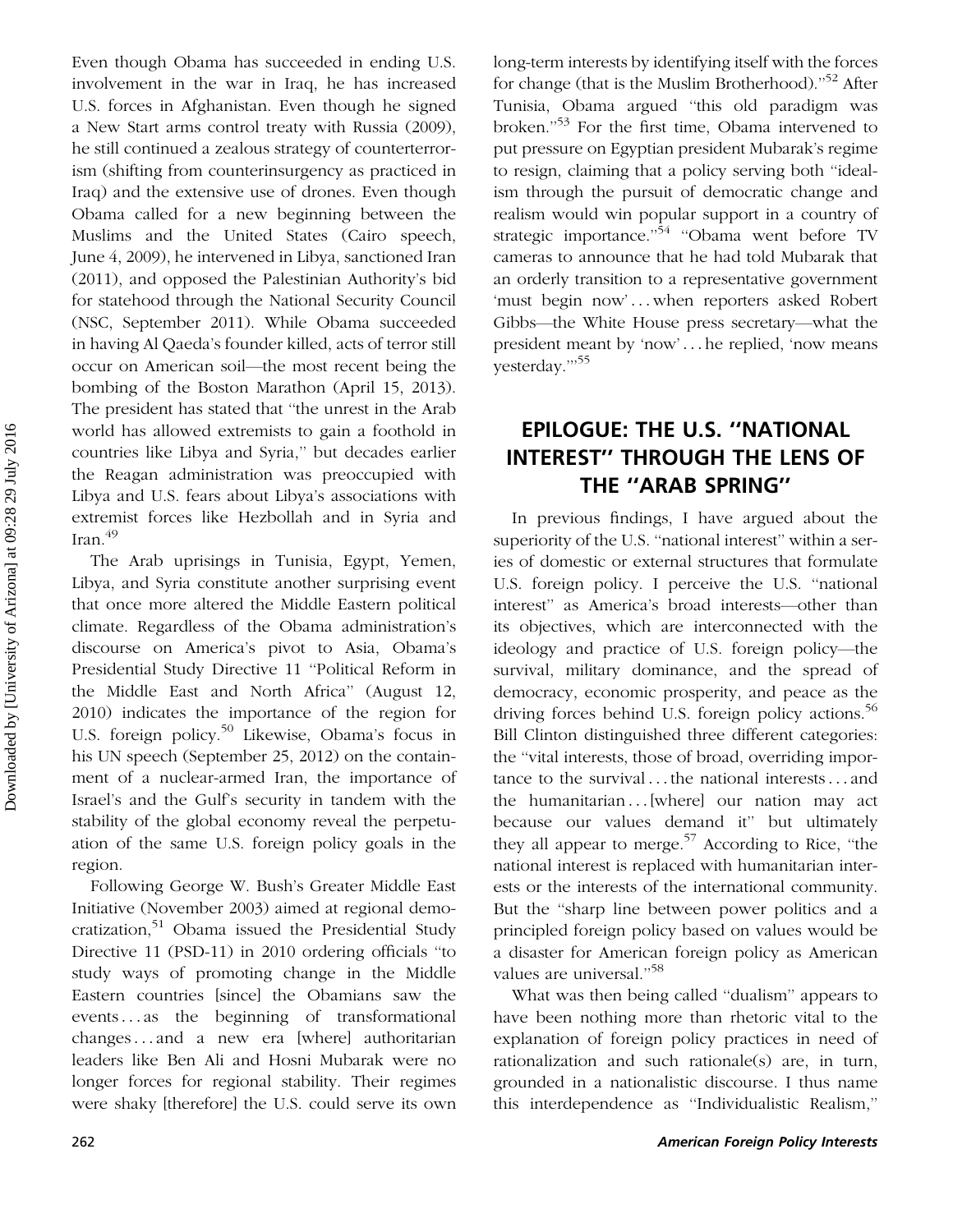coupled with an ''Opportunistic Humanitarianism.''<sup>59</sup> It is individualistic because it is self-centered; opportunistic because it is tactical. $60$  Thus, the first term suggests that ''individuals may be state or non-state actors pursuing their foreign policy agenda aiming at the achievement of their interests to the maximum without regard to the dictates of the international environment to the extent that they target to remain intact from the need to be shaped by it'' whereas the second implies ''an occasional call for humanitarian values [as adjusted] to their national needs. $1/61$  The United States thus adopts a humanitarian approach adjusted to its interests for the legitimization of its actions.

Condoleezza Rice would interpret this same perception as, ''the old dichotomy between realism and idealism has never really applied to the United States, because we do not really accept that our national interest and our universal ideals are at odds. For our nation, it has always been a matter of perspective. Even when our interests and ideals come into tension in the short run, we believe that in the long run they are indivisible."<sup>62</sup> This is what she would call "Unique American Realism."<sup>63</sup>

Although U.S. realism is one of absolute and "enlightened self-interest," the U.S. strategy is unique.<sup>64</sup> What Obama's administration realized only with the 2010 the Arab uprisings is that the ''support of democratic transitions is a strategic necessity''65 and that U.S. long-term interests could only be served by identifying itself with the forces for change. Rice, as George W. Bush's national security adviser, had long since argued, ''For six decades, under both Democratic and Republican administrations, a basic bargain defined the United States' engagement in the broader Middle East; we supported authoritarian regimes, and they supported our shared interest in regional stability. After  $9/11$ , it became increasingly clear that this old bargain had produced false stability. There were virtually no legitimate channels for political expression in the region. But this did not mean that there was no political activity. There was in madrasas and radical mosques. It is no wonder that the best organized political forces were extremist groups."<sup>66</sup> In this sense, Barack Obama's reorientation toward transforming U.S. policy from maintaining the regional balance of power into the promotion of democratic development in the Middle East as a top U.S. priority is a

fundamental interest in place since the previous administration.

What is observed then, as idealists would argue, is an interaction and an often tense relationship between U.S. foreign policy's realistic aims coupled with its idealistic discourse; these factors codetermine U.S. national interest throughout the period(s) under examination. The ''Arab Spring'' thus came as another event that confirmed this perspective. Perhaps Obama's administration, coming on the heels of that of George W. Bush, was no longer supportive of authoritarian regimes in the Middle East but was still unwilling to alter long-standing policies; the provision for a humanitarian discourse implemented through the means of military intervention for the protection of the citizenry reflects another aspect of this same interrelation between ''Individualistic Realism'' and ''Opportunistic Humanitarianism.'' The Iraq War (2003), the ongoing Afghan civil war, the U.S. 2011 humanitarian military intervention in Libya with the support of NATO and the international community as allied forces determined to topple Libya's ruler, Muammar al-Qaddafi, let alone Syria, differ little in terms of discourse and intentions reflected in past U.S. foreign policy practice.

### THE CASES OF LIBYA AND SYRIA

In the case of Libya, a coalition began a military intervention (March 19, 2011) to implement UN Security Council Resolution 1973 in response to armed conflict during the Libyan civil war. In the case of Syria, Obama would argue in the same vein that the ''U.S. should take military action against the Syrian regime.'' Similarly, ''there will be no American boots on the ground and action will be limited ... designated to deter the Syrian government [from] gashing its own people.'' Following the discourse of previous presidential administrations, Obama argues that ''We are the United States of America and cannot take a blind eye ... [and] ignore chemical weapons attacks. Failing to respond... would increase the risk that chemical weapons could be used again. They would fall in the hands of terrorists who might use them against us. This would pose a serious threat to our national security."<sup>67</sup>

Although the same discourse was adopted in the case of Syria, U.S. policies were far more controlled,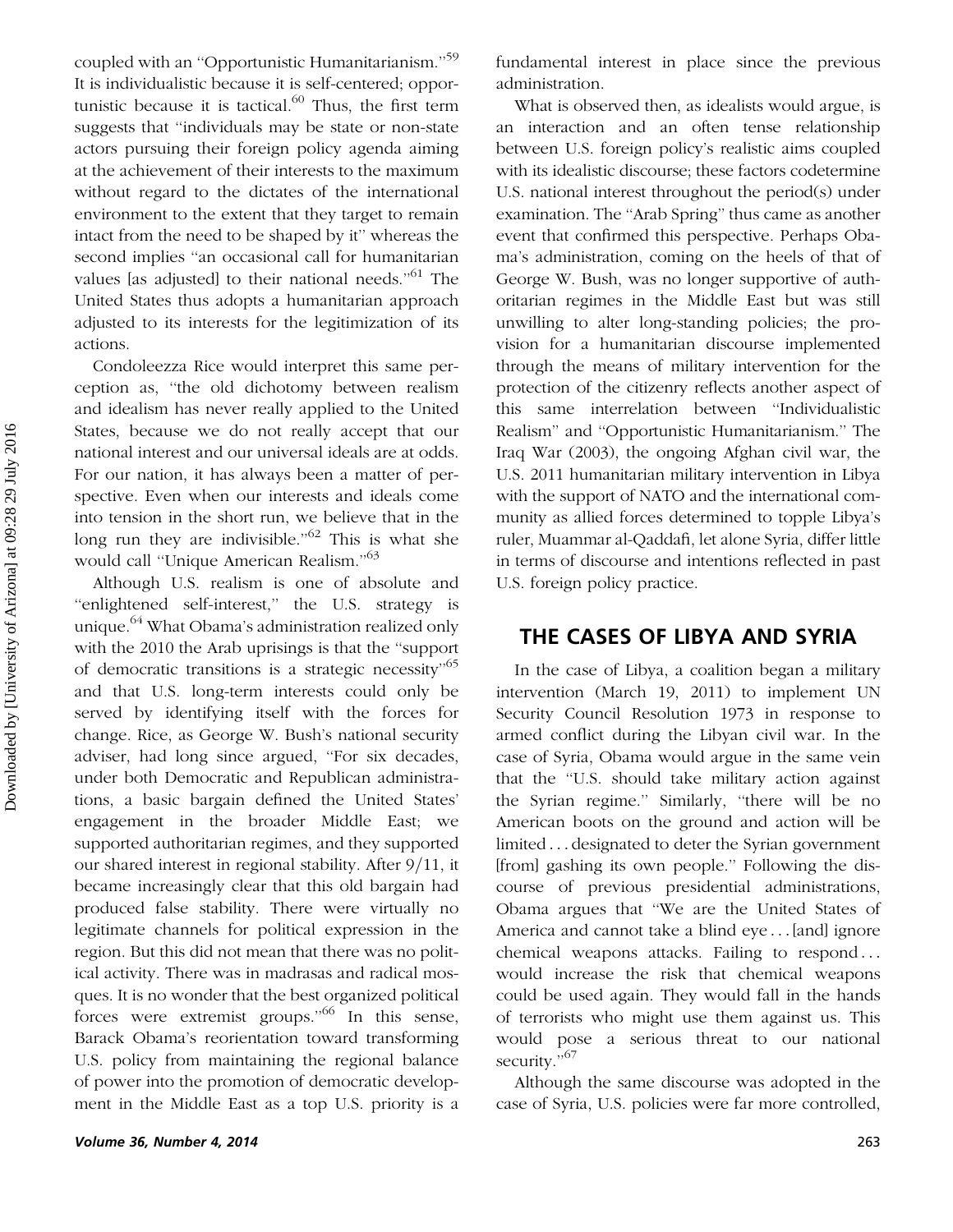contrary to the current administration's desire to continue George W. Bush's neoconservative strategy of ''regime change'' in the Middle East as reflected in his GMEI program. The lack of support from the international community (France's and United Kingdom's hesitancy); Bashar Al Assad's regional and international alliances; Syria's close proximity to Israel, where a border war is considered a threat; and certainly the reawakening of Russia's aspirations for greater influence in the broader region give possible explanations for the U.S. foreign policy stance toward Syria.<sup>68</sup> Other possible influences/considerations: Moscow's rearming of Syria, the limitations imposed on U.S. foreign policy by the rise of Islamic radicalism, the assassination (September 11, 2012) of U.S. Ambassador Christopher Stevens, the lack of engagement with different grassroots groups, the fighting of extremism, and, finally, Obama's favoring addressing domestic issues over foreign policy issues.

#### **CONCLUSION**

U.S. foreign policy since the onset of its engagement in international affairs has not changed dramatically. Its steady involvement has thus kept the United States engaged in most of the regions where U.S. interests are at stake. The relation between U.S. practice and discourse is undisrupted as the one sought to legitimize the other. In that sense, their relations have grown equally to the extent that today an assertive foreign policy practice is followed by an ultra-pacifistic discourse.

A consistency between words and deeds was observed throughout the different periods—even when U.S. foreign policy practice and discourse were subjected to changes from one term of office to the other during the same administration. Hence, with the most evident rule that different developments dictated different tactics or even strategies, they always appeared to work to bolster the U.S. national interest. This inflexibility could probably also explain the lack of a long-term strategic vision, with each incident being dealt with individually in an effort to "adjust any given environment to its own needs rather than adapt itself to international events."<sup>69</sup>

The emergence of a series of new actors, either state or non-state and the empowerment of the regional ones have altered the existing balance of power, with the most explicit example being the transformation of the political setting of the Middle East.

Hitherto, U.S. administrations appear to have continued more or less the linear—in the sense of uninterrupted—U.S. foreign policy with controlled fluctuations. In the case of Barack Obama's presidency, which seems to be mired in inertia and lacking clear orientation, this raises questions about the extent to which presidents enjoy the freedom of imposing their own agenda to the extent that scholarly works claim that ''Washington has changed Obama far more than he has changed Washington. $170$  The Syrian crisis is a case in point: the U.S. administration was driven by the same desire to implement and impose its discourse and thus policies but that proved impossible. Such had also been the case in the formulation of George W. Bush's foreign policy—probably the starting point in contemporary politics, driven by the bipartisan neoconservative team in the U.S. administration, the interests of which have also raised questions about their policies' alignment with U.S. core national interests.

In that sense, the lack of concrete policies and a coherent and long-term U.S. strategic vision of how to preserve enduring U.S. interests appear to have damaged the U.S. image, while, at the same time, weakening Middle Eastern states because neither targeted action nor a firm commitment to a clear strategic long-term vision seems to exist. This indecisiveness and uncertainty have trapped U.S. foreign policy—demonstrated even in Barack Obama's rhetoric between the two terms (2009–2012, 2012 to present)—in a Catch-22. The bigger loser, though, appears to be the Middle Eastern polities that are being dragged day by day to anarchy and the state of paralysis that run counter of the achievement of freedom, justice, and rights. The current state of affairs, though, constitutes an impetus for U.S. foreign policy to reassess its objectives and the environment in which it tries to achieve them.

The takeover of U.S. foreign policy by the War on Terror has proven dangerous for U.S. national interests in the Middle East. This obsession has started to gradually drive U.S. influence out of regional political alliances—the most recent case being the Syrian crisis. Thus, the impact of  $9/11$  and its results can be observed today in the constrained U.S. Middle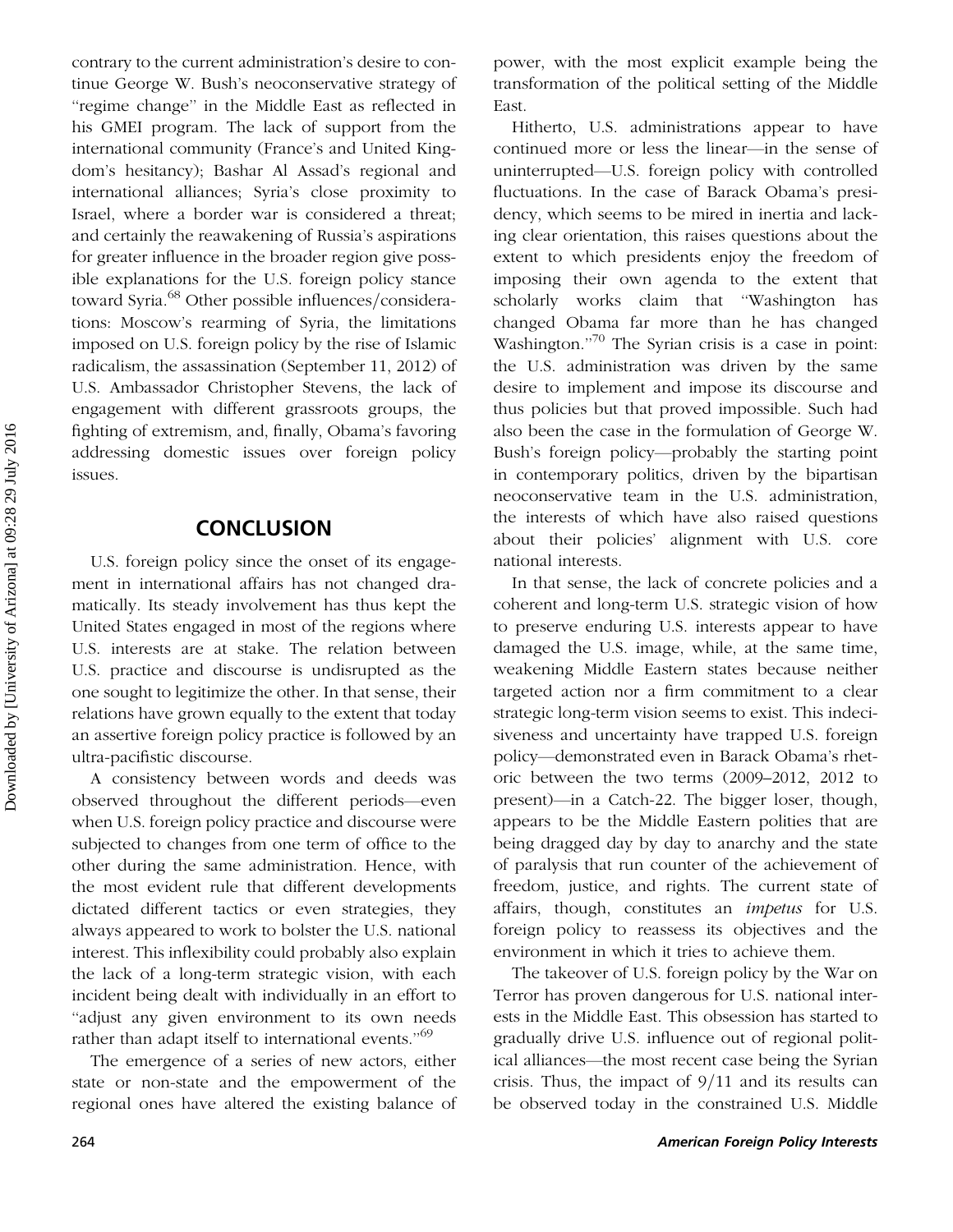The United States must seize the moment or lose the opportunity to reflect on the effectiveness of its strategies in the Middle East. The passing from the era of the Founding Fathers when realist policies were viewed (and pursued) through an ethical lens to that of the forty-third and forty-fourth presidents—when circumstances outweighed idealism makes realism imperative. Barack Obama's attempts to achieve a rapprochement with Iran and a resolution of its nuclear issue as well as recent declarations of intent to withdraw from Afghanistan by 2016 and ''to shift our [U.S.] counterterrorism strategy ... to more effectively partner with countries where terrorist networks seek a foothold'' should be viewed as positive developments within this context.<sup>71</sup> The U.S. paradigm in response to the Arab uprisings was to support democratic change and to a follow a policy of humanitarian intervention; this was challenged by the reemergence of Russia and China in regional politics and cannot but reinforce the necessity of reevaluation of the role of both international and regional actors in the formulation of regional policies as well as U.S. strategy.

#### **Notes**

- 1. James Mann, The Obamians: The Struggle Inside the White House to Redefine American Power (New York: Viking Adult, 2012), 190.
- 2. Barack Obama, ''Remarks by the President on the Middle East and North Africa'' (speech, The White House, May 19, 2011), http://www.whitehouse.gov/the-press-office/2011/05/ 19/remarks-president-middle-east-and-north-africa.
- 3. Barack Obama, ''President Obama's 2012 Address to UN General Assembly,'' Washington Post, September 25, 2012, http:// articles.washingtonpost.com/2012-09-25/politics/35497281\_ 1\_libyan-people-benghazi-diplomatic-facilities.
- 4. Marianna Charountaki, The Kurds and US Foreign Policy: International Relations in the Middle East Since 1945 (New York: Routledge, 2010).
- 5. Fawaz A. Gerges, The End of America's Moment? Obama and the Middle East (New York: Palgrave Macmillan, 2012).
- 6. Katerina Dalacoura, ''The Arab Uprisings Two Years On: Ideology, Sectarianism and the Changing Balance of Power in the Middle East,'' Insight Turkey 15, no. 1 (2013): 75– 89; Allen L. Keiswetter, ''The Arab Spring: Implications for U.S. Policy and Interests,'' Middle East Institute, January

13, 2012, http://www.mei.edu/content/arab-spring-implications-us-policy-and-interests; Mahmood Monshipouri and Ali Assareh, ''The New Middle East and the United States: What to Expect after the Uprisings,'' Insight Turkey 13, no. 3 (2011): 121–138; Colin H. Kahl and Marc Lynch, ''U.S. Strategy after the Arab Uprisings: Toward Progressive Engagement,'' The Washington Quarterly 36, no. 2 (Spring 2013): 39–60.

- 7. Eisenhower would state, referring to a few centuries earlier, that ''it is well to remind ourselves that our basic national objective in international affairs remains peace—a world peace based on justice. Such a peace must include all areas, all peoples of the world if it is to be enduring.'' He stressed ''the immense importance of the Middle East... if the nations of that area should lose their independence, if they were dominated by alien forces hostile to freedom, that would be both a tragedy for the area and for many other free nations whose economic life would be subject to near strangulation.'' Eisenhower continues, ''all this would have the most adverse, if not disastrous, effect upon our own nation's economic life and political prospects.'' Finally, ''the national integrity of other free nations is directly related to our own [U.S.] security.'' Dwight David Eisenhower, ''Eisenhower Doctrine'' (speech, Congress of the United States, Washington, DC, January 5, 1957), http://miller center.org/president/speeches/detail/3360.
- 8. Harry S Truman, ''Inaugural Address'' (Washington, DC, January 20, 1949).
- 9. Harry S Truman, ''Speech to the 89th Congress'' (U.S. Senate, Foreign Relations Committee, Washington, DC, 1967). A Select Chronology and Background Documents Relating to the Middle East (Washington, DC: Library of Congress, 1969), 29.
- 10. Robert M. MacIver, The Rampart We Guard (New York: Macmillan, 1950), 107–108.
- 11. Ralph Magnus, United States' Interests in the Middle East: Political Strategic Interests (Washington, DC: American Enterprise Institute for Public Policy Research, 1968), 30.
- 12. Condoleezza Rice, ''Promoting the National Interest,'' Foreign Affairs 79, no. 1 (January–February 2000): 47, 49.
- 13. Henry Kissinger, Years of Upheaval (Boston: Little Brown, 1982), 713.
- 14. According to the U.S.–Israeli agreement (November 1971), the United States would provide Israel with ''technical information and assistance that would allow Israel to produce advanced weapons components itself,'' New York Times, August 4, 1971. According to President Obama, ''when I consider Israel's security, I also think of a nuclear armed Iranian government that has called for Israel's destruction.'' Barack Obama, ''Remarks of President Barack Obama to the People of Israel'' (speech, The White House, March 21, 2013), http://www.whitehouse.gov/the-press-office/2013/ 03/21/remarks-president-barack-obama-people-israel.
- 15. Peter Dickson, Kissinger and the Meaning of History (Cambridge: Cambridge University Press, 1974), 84.
- 16. Nixon employed regional states such as Iran and Saudi Arabia ''to protect American interests in the area ...to stop the Soviets, ensure U.S. access to Gulf oil, and achieve stability through the establishment of pro-Western regimes.'' Howard Teicher and Gayle Radley Teicher, Twin Pillars to Desert Storm: America's Flawed Vision in the Middle East from Nixon to Bush (New York: Morrow, 1993), 23. Another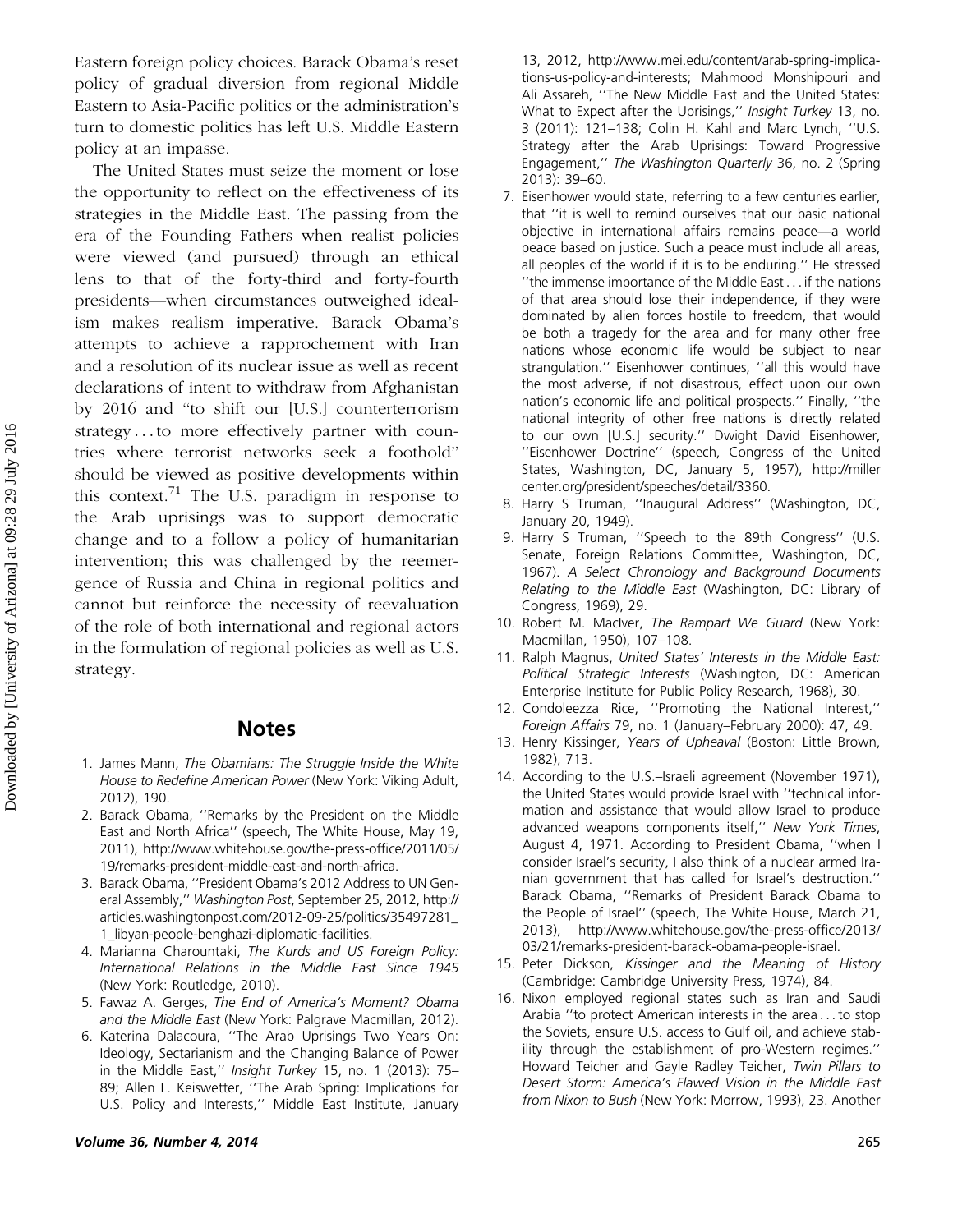purpose was to ''deprive the U.S.S.R. of maritime access.'' Henry Kissinger, For the Record: Selected Statements, 1977–1980 (Boston: Little Brown, 1981), 152.

- 17. Kissinger, For the Record, 79, 83, 87.
- 18. Dickson, Kissinger and the Meaning of History, 91, 93, 95.
- 19. Ronald Reagan, ''Remarks at the Annual Washington Conference of the American Legion,'' Public Papers of the Presidents of the United States, vol. 1 (Washington, DC: U.S. Government Printing Office, February 22, 1983), 271.
- 20. Seymour M. Hersh, ''Target Qaddafi,'' New York Times, February 22, 1987.
- 21. Kenneth M. Pollack and Ray Takeyh, ''Doubling Down on Iran,'' The Washington Quarterly 34, no. 4 (Autumn 2011): 7–21.
- 22. Hersh, ''Target Qaddafi.''
- 23. George Shultz, speech given at the National Defense University (Fort McNair, January 15, 1986).
- 24. Ibid.
- 25. George H. W. Bush, ''National Security Strategy of the U.S.'' (Washington, DC: The White House, January 1, 1993), http:// nssarchive.us/NSSR/1993.pdf.
- 26. Ibid.
- 27. Bush, ''National Security Strategy of the U.S.''
- 28. See Charountaki, The Kurds and U.S. Foreign Policy, 71; Marianna Charountaki, ''Turkish Foreign Policy and the Kurdistan Regional Government,'' Perceptions: Journal of International Affairs 17, no. 4 (Winter 2012): 185–208.
- 29. George H. W. Bush, ''First Inaugural Address'' (Washington, DC, January 20, 1989).
- 30. Bush, ''National Security Strategy of the U.S.''
- 31. George H. W. Bush, ''U.S. Policy towards the Persian Gulf,'' National Security Directive 26 (Washington, DC: The White House, October 2, 1989), http://www.fas.org/irp/offdocs/ nsd/nsd26.pdf; George H. W. Bush, ''U.S. Policy in Response to the Iraqi Invasion of Kuwait,'' National Security Directive 45 (Washington, DC: The White House, August 20, 1990), http://www.fas.org/irp/offdocs/nsd/nsd45.pdf.
- 32. For further information on Carter's doctrine, see https:// www.princeton.edu/~achaney/tmve/wiki100k/docs/Carter\_ Doctrine.html.
- 33. George H. W. Bush, ''Responding to Iraqi Aggression in the Gulf,'' National Security Directive 54 (Washington, DC: The White House, January 15, 1991), http://www.fas.org/irp/ offdocs/nsd/nsd54.pdf.
- 34. ''America stands alone as the world's indispensable nation,'' Bill Clinton, ''Second Inauguaral Address'' (Washington, DC, January 20, 1997).
- 35. Bill Clinton, ''National Security Strategy of the U.S.'' (Washington, DC: The White House, December 1, 1999), http://nssarchive.us/NSSR/2000.pdf. Compare to Barack Obama, ''National Security Strategy of the U.S.'' (Washington, DC: The White House, May 2010), http:// nssarchive.us/NSSR/2010.pdf.
- 36. Bill Clinton, ''National Security Strategy of the U.S.'' (Washington, DC: The White House, February 1, 1996), http://nssarchive.us/NSSR/1996.pdf. Mann, The Obamians, 218.
- 37. Clinton, ''National Security Strategy of the U.S.'' (December 1, 1999).
- 38. Bill Clinton, ''First Inaugural Address'' (Washington, DC, January 21, 1993).
- 39. Obama, ''National Security Strategy of the U.S.,'' May 2010.
- 40. George W. Bush, ''Second Inaugural Address'' (Washington, DC, January 20, 2005).
- 41. George W. Bush, ''National Security Strategy of the U.S.'' (Washington, DC: The White House, September 17, 2002), http://nssarchive.us/NSSR/2002.pdf.
- 42. ''In 2011, he sent a SEAL team into Pakistan to kill Osama without informing any of the Pakistan's leaders,'' Mann, The Obamians, 86.
- 43. Clinton, ''National Security Strategy of the U.S.'' (February 1, 1996).
- 44. Condoleezza Rice, ''Rethinking the National Interest: American Realism for a New World,'' Foreign Affairs 87, no. 4 (July–August 2008): 4–5.
- 45. George W. Bush, ''National Security Strategy of the U.S.'' (September 17, 2002), 27.
- 46. Barack Obama, ''National Security Speech,'' Washington Post, May 23, 2013.
- 47. Condoleezza Rice, ''Remarks at the American University of Cairo'' (Cairo: American University of Cairo, June 20, 2005), http://2001-2009.state.gov/secretary/rm/2005/ 48328.htm.
- 48. George Friedman, The Next Decade: Empire and Republic in a Changing World (New York: Anchor Books, 2012), 41.
- 49. Ibid.
- 50. Mark Landler, ''Secret Report Ordered by Obama Identified Potential Uprisings,'' New York Times, February 2, 2011.
- 51. ''Former Vice President, Dick Cheney, argued that Obama in his second year, in many ways represented a continuation of George W. Bush's administration.'' Mann, The Obamians, 15.
- 52. Ibid., 258.
- 53. Ibid., 264.
- 54. Ibid., 266–267.
- 55. Ibid.
- 56. See Charountaki, The Kurds and US Foreign Policy, 73, 82–83.
- 57. Clinton, ''National Security Strategy of the U.S.,'' December 1, 1999.
- 58. Rice, ''Promoting the National Interest,'' 47, 49.
- 59. See Charountaki, The Kurds and U.S. Foreign Policy, 73, 82–83.
- 60. ''Prior to Iranian engagement in Afghanistan ...U.S. Deputy National Security Adviser Stephen Hadley ... adopted rules to regulate how Washington should interact with rogue states such as Iran.'' ''Hadley Rules'' signified no more than a tactical collaboration with rogue states since the U.S. overall strategy toward these states would remain intact. Trita Parsi, A Single Roll of the Dice: Obama's Diplomacy with Iran (New Haven, CT: Yale University Press, 2012), 41.
- 61. Ibid., 73.
- 62. Rice, ''Rethinking the National Interest,'' 25.
- 63. Ibid., 3, 21.
- 64. Obama, ''National Security Strategy of the U.S.''
- 65. ''Clinton Says U.S. Must Embrace Arab Spring Despite Dangers,'' Reuters, October 12, 2012.
- 66. Rice, ''Rethinking the National Interest,'' 13.
- 67. Barack Obama, ''Weekly Address'' (September 7, 2013), http://www.whitehouse.gov/issues/foreign-policy/syria.